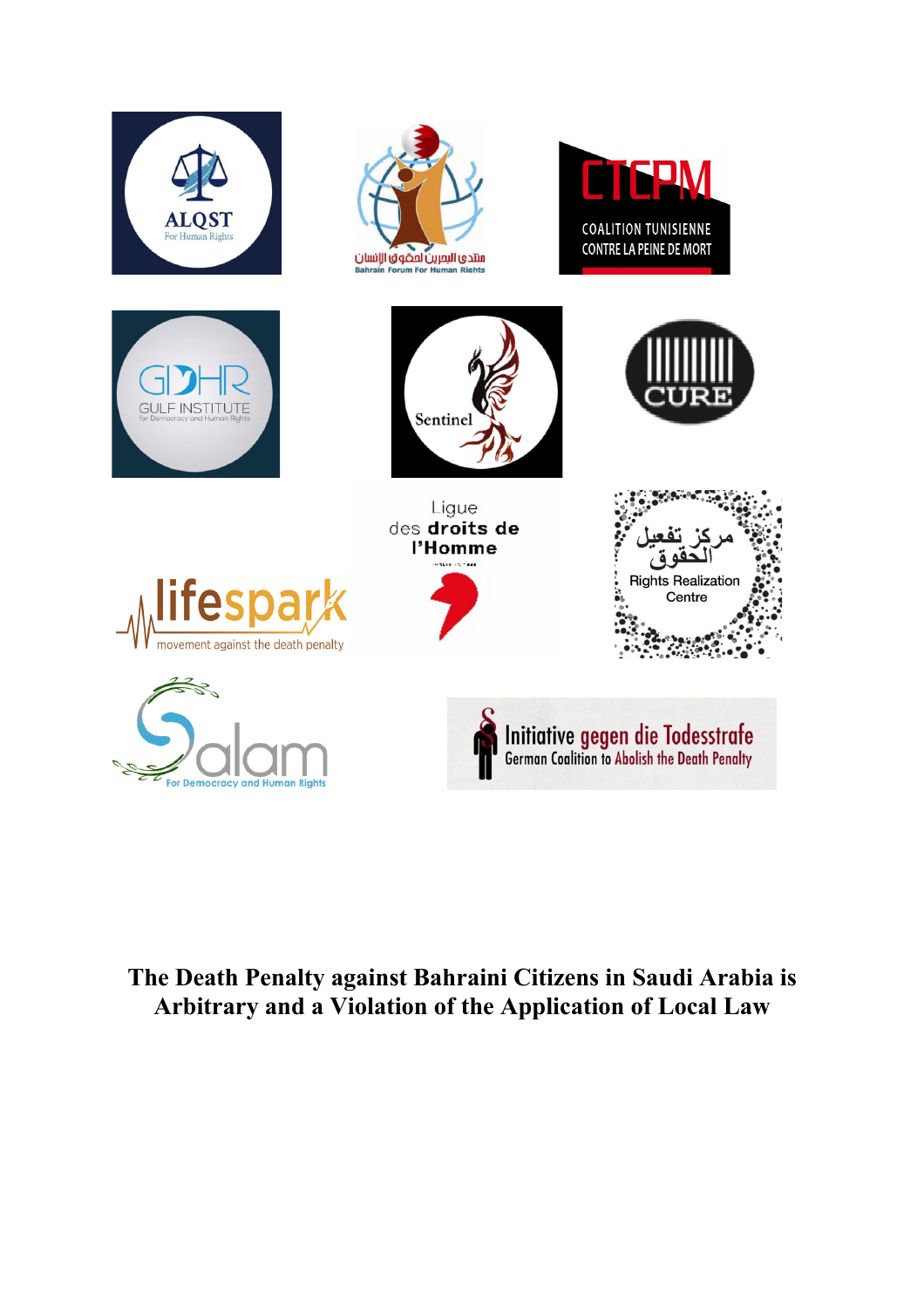### **London/Beirut-24 January 2022**

Our organizations consider the death sentences issued by the Saudi Criminal Court against Bahraini citizens Jaafar Muhammad Ali Muhammad Juma Sultan, and Sadiq Majeed Abdul Rahim Ibrahim Thamer, a transgression of spatial jurisdiction by the Saudi judiciary. It is an arbitrary contravention of the application of Saudi domestic laws, specifically laws designed to combat terrorism and its financing, along with explosives and fireworks regulations, in terms of verifying the elements of the crime and assessing the penalty.

On May 8, 2015, the two men were arrested at the King Fahd Causeway crossing between Bahrain and Saudi Arabia. The Public Prosecution applied 7 charges against them, 6 of which had occurred inside Bahrain.

On October 7, 2021, the Saudi Arabian Specialized Criminal Court sentenced them to death based on these charges, some of which had been previously adjudicated by the Bahraini judiciary in their absence and which had sentenced them to life imprisonment. The ruling of the Specialized Criminal Court (Saudi Arabia) was based on insufficient evidence and the alleged statements of both men, which they refuted before the court as having been coerced.

On January 11, 2022, the Court of Appeals upheld the death sentences, and the men were left with only one month to appeal the ruling before the ultimate decision of the Saudi Supreme Court.

Our organizations recommend swift action be taken by the Saudi Judicial Authorities to reverse these unjust death sentences, which violate international human rights charters and treaties, as well as the local laws in force in Saudi Arabia.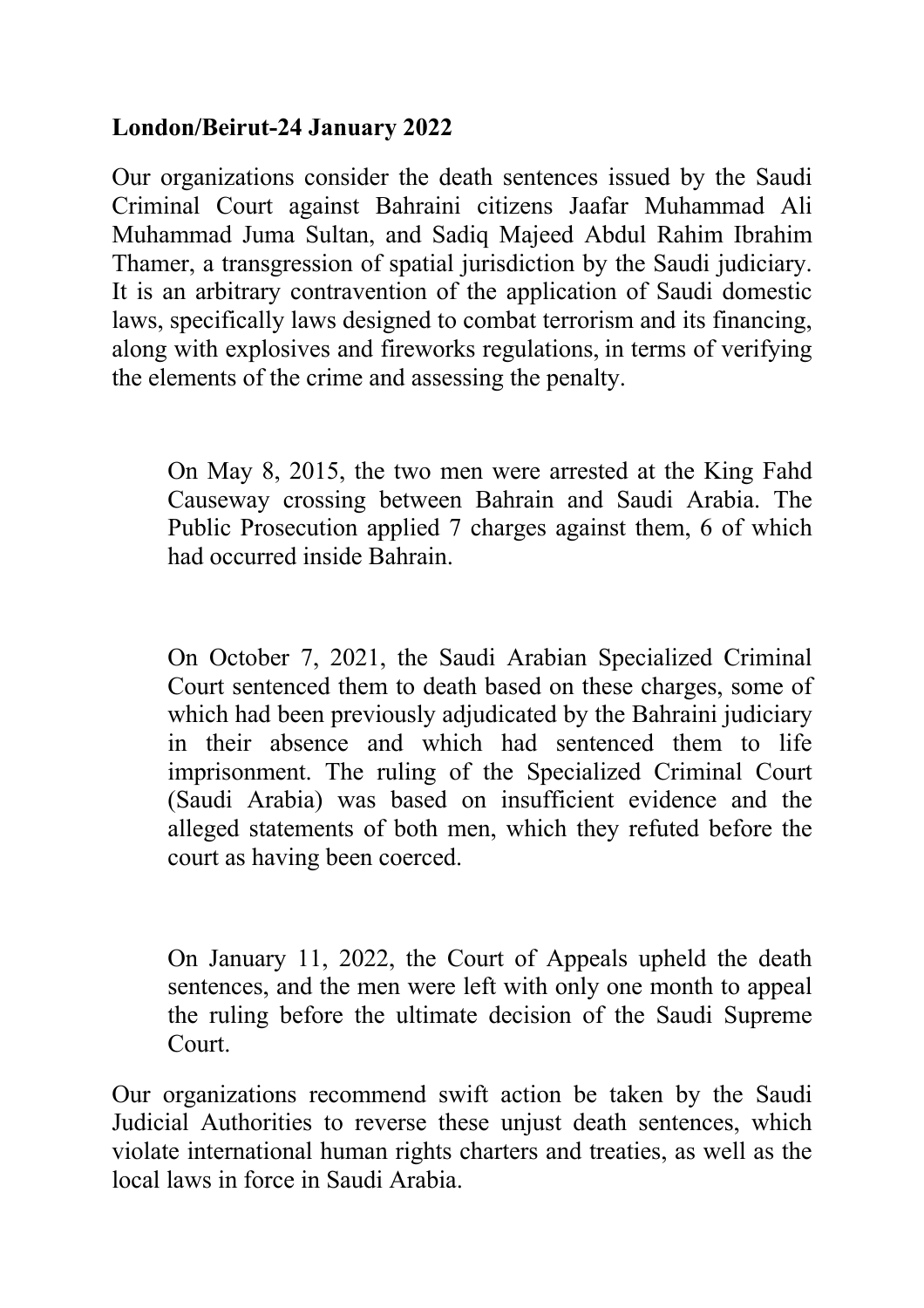Furthermore, we insist there be a retrial for the defendants, with the charges reduced to the single charge of "smuggling of explosive materials". This should take place without additional charges, outside the jurisdiction of the Saudi judiciary, and without any violation of the limits of the laws in force in terms of assessing the penalty and basing the judgment on valid and legal evidence sufficient for a conviction.

# **Subject Background:**

On 19 Rajab 1436 AH, corresponding to Friday 8 May 2015, the two men, Jaafar Muhammad Ali Muhammad Juma Sultan, (d.o.b. 10 February 1992 - a Bahraini citizen and university student), and Sadiq Majeed Abdul Rahim Ibrahim Thamer, (d.o.b. 11 July 1989 - a Bahraini citizen and university student), were arrested while crossing the border into the Kingdom of Saudi Arabia at the King Fahd Causeway. Their car was found to contain 11 plastic bags wrapped in tin, containing a pasty substance that was hidden behind mattress, weighing 30 kilograms, 780 grams of RDX and 50 capsules used for detonation, and a 6-meter cable, which could be used as a detonator. They were arrested for possessing explosives and engaging in terrorist activity, and were incarcerated at the General Investigation Prison (Saudi Arabia).

The Specialized Criminal Court (Saudi Arabia) sentenced them to death as a disciplinary punishment on 1 Rabi' al-Awwal 1443 AH / Thursday 7 October 2021, after the following accusations were brought against them by the Saudi Public Prosecution:

1- Joining a terrorist cell led by Muhammad al-Mumin, which received training in camps belonging to Iran, with the aim of destabilizing the security of Saudi Arabia and Bahrain;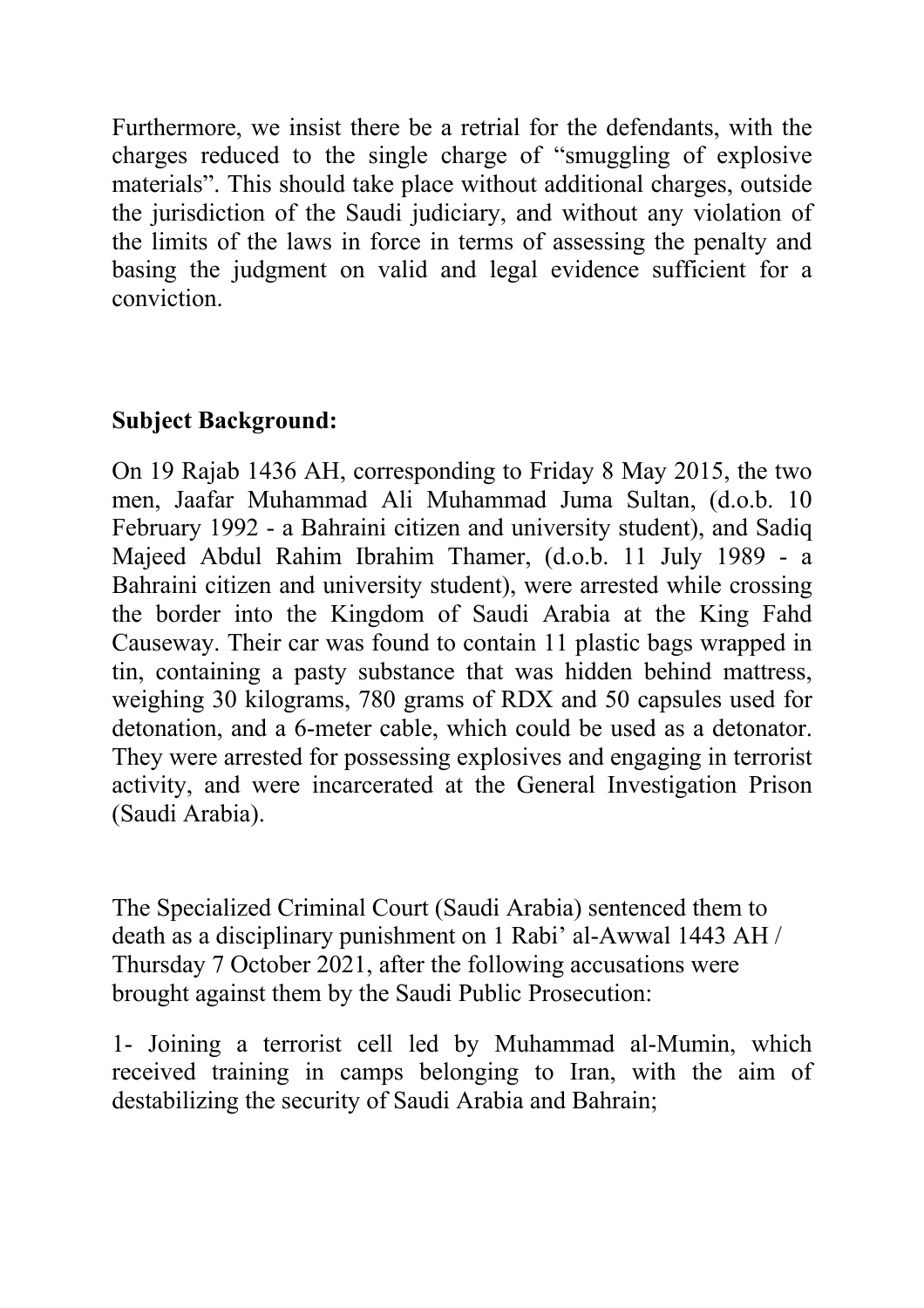2- Participation in the smuggling of explosive materials with the intent of disturbing the security of Saudi Arabia and communicating with terrorists inside Saudi Arabia;

3- Participation in smuggling RDX, 50 detonating capsules and detonation wires;

4- Participation in the demonstrations which took place in Bahrain;

5- Destroying evidence of where explosive materials are stored in Bahrain;

6- Misleading Saudi investigation authorities; and

7- Possession of three memory card flash drives containing security and intelligence lessons, types of weaponry, shooting, and lessons regarding bombs and explosive materials.

The Fourth High Criminal Court (Bahrain) also sentenced them on May  $31<sup>st</sup> 2016$ , to life imprisonment on the following charges:

1- Joining a terrorist group;

2- Importing and possessing explosive materials; and

3- Agreeing and helping to train people in terrorist acts.

# **Remarks on the Ruling:**

### **First: Transcending Spatial Jurisdiction in 6 Charges:**

Since the accused were of Bahraini nationality, the origin of jurisdiction in criminal trials belongs to the Bahraini judiciary for the charges that occur inside Bahrain. However, since the arrested were charged with smuggling explosive materials, a charge criminalized by Anti-Terrorism Crimes and Financing System in Article 31 and criminalized in Article 15 of the Explosives and Fireworks regulation, and since they were arrested while entering Saudi Arabia via the King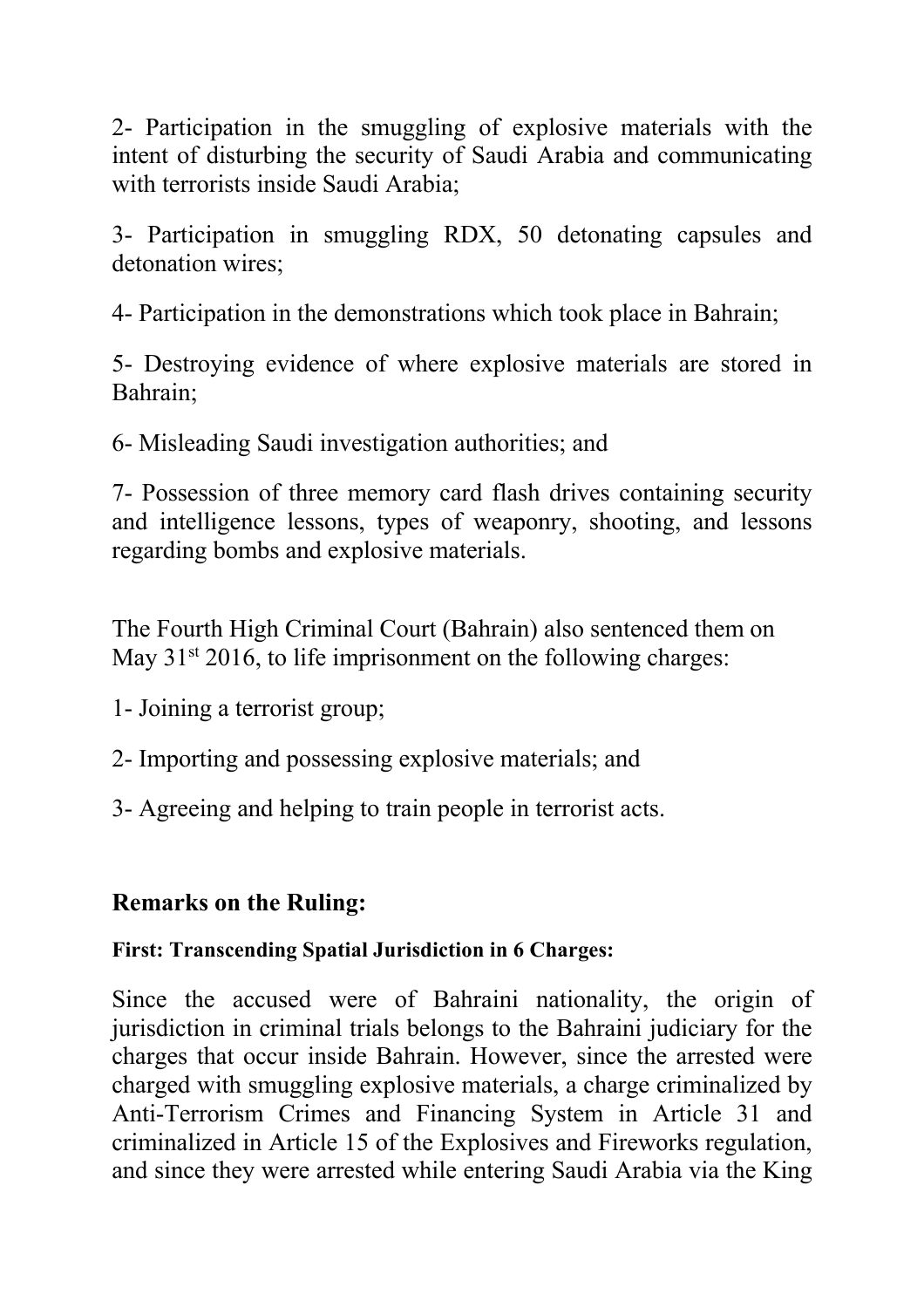Fahd Causeway, the jurisdiction of the Saudi judiciary is limited to acts criminalized by Saudi laws and regulations as the criminal principles and rules in spatial jurisdiction determine the right of the state to prosecute persons who commit crimes within the state's territory.

Since the Saudi Public Prosecution has directed a set of charges against the two arrested persons, which are not related to the third charge (smuggling explosive materials), the judiciary has erred by issuing a ruling on charges that do not fall within the limits of its jurisdiction, in addition to the fact that these charges have already been adjudicated by the Bahraini judiciary and it is not legally permitted to punish a person twice on the same charges.

#### **Second: The Court Erred in its Reasoning**

The crime is based on three pillars (legal, material, and moral), a text that criminalizes the behavior, act of a person, and the intention of the person to achieve the criminalized result. It is evident in the indictment presented by the Public Prosecution to the court that statements attributed to the two arrested were denied by them before the court. Their denial of confessions, which they claimed was due to coercion, were not considered by the court.

It is clear that in all of the charges leveled against the accused, that the court did not abide by the text of Article (91) of the (Saudi) Law on Combating Terrorist Crimes and its Financing, which states: "Proving intent, knowledge, or purpose in committing a terrorist offense or a terrorist financing offense is achieved through the circumstances of the commission of the criminal act," and the Saudi legislator did not allow the security and judiciary to arbitrarily prove intent through the confessions of the accused, including a coerced confession.